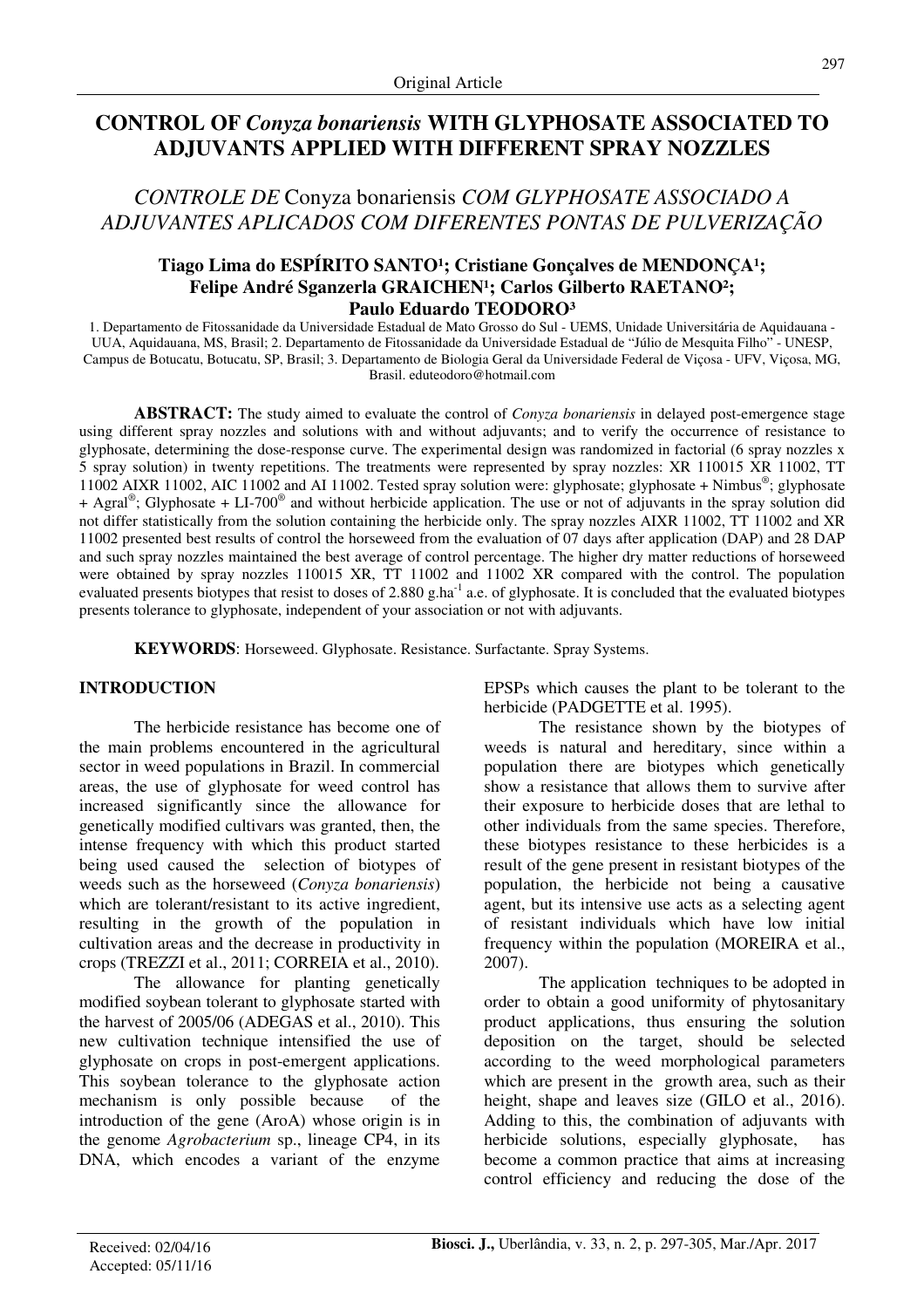product, since the adjuvants act on the physicochemical features of the solution, increasing the surface wettability and reducing superficial tension and the contact angle of the drop, as well as enhancing the penetration capacity of the active ingredient through the plant cuticle (RODRIGUES-COSTA et al., 2011; MINGUELA; CUNHA, 2010).

Given the above, the study aimed to evaluate the control of *C. bonariensis* at the delayed post-emergence stage, using different nozzles and solutions with and without adjuvants; as well as to verify the occurrence of resistance to glyphosate, determining the dose-response curve.

#### **MATERIAL AND METHODS**

The study was conducted in two trials in the years 2014 and 2015, at agricultural nursery, being evaluated the percentage of control of *Conyza bonariensis* and the determination of the doseresponse curve. The trials were conducted in the agricultural nursery in galvanized steel structure (8,00 m x 18,00 m x 3,50 m), closing on 45 Monofilament screen black color 50% shading. Seeds of *C. bonariensis* were collected in areas of crops with a history of resistance in the municipality of Itaporã-MS (22°5'54,54" S and 54°47'51,83" W).

## **Trial 1 – Percentage of control of** *Conyza bonariensis*

The experimental design was completely randomized in a factorial arrangement (6 spray nozzles x 5 spray solution) in 20 repetitions (Tables 1 and 2) distributed in five pots, each plant represented an experimental unit.

The treatments of the spray solutions consisted of  $720 \text{ g.ha}^{-1}$  of acid equivalent (a.e.) of the glyphosate herbicide, applied without adjuvants and with association of agricultural use adjuvants in concentration of 0.2% (v/v), in addition control without herbicide application (Table 1). The application of spray solutions occurred with the aid of a pressurized backpack sprayer by  $CO<sub>2</sub>$ , calibrated to the working pressure (kPa), flow rate  $(L.min<sup>-1</sup>)$ , application volume  $(L.ha<sup>-1</sup>)$  and displacement speed at  $3.6 \text{ km.h}^{-1}$  (Table 2).

**Table 1.** Different adjuvants in spray solution for the control of *Conyza bonariensis*.

| Commercial product                        | Composition                  | Solution                                |  |
|-------------------------------------------|------------------------------|-----------------------------------------|--|
|                                           |                              | Without application                     |  |
| Roundup Original <sup>®</sup>             | Salt of isopropilamina of N  | *Glyphosate                             |  |
| Nimbus <sup><math>\bar{\Phi}</math></sup> | Mineral oil                  | Glyphosate + $Nimbus^@$                 |  |
| Agral <sup>®</sup>                        | Nonil fenoxi poli etanol     | Glyphosate + $\text{Agral}^{\circledR}$ |  |
| $LI-700^{\circ}$                          | Lecitina and Propiônico Acid | Glyphosate + LI $700^{\circ}$           |  |

 $*v = volume$ ; p.c. = commercial product.

| Table 2. Spray nozzles and calibration used in the application of spray solution. |  |
|-----------------------------------------------------------------------------------|--|
|-----------------------------------------------------------------------------------|--|

| <b>Table 2.</b> Optay hozzlos and canotation ascd in the application of spray solution. |          |                        |                    |                 |  |
|-----------------------------------------------------------------------------------------|----------|------------------------|--------------------|-----------------|--|
| <i>*Tipe of nozzles</i>                                                                 | Pressure | Drop Size              | <b>Nozzle Flow</b> | Solution volume |  |
|                                                                                         | (kPa)    |                        | $(L.min^{-1})$     | $(L.ha^{-1})$   |  |
| XR 110015                                                                               | 180      | Thin                   | 0.46               | 153             |  |
| XR 11002                                                                                | 100      | Medium                 | 0.46               | 153             |  |
| TT 11002                                                                                | 100      | Thick                  | 0.46               | 153             |  |
| <b>AIXR 11002</b>                                                                       | 100      | <b>Extremaly Thick</b> | 0.46               | 153             |  |
| AIC 11002                                                                               | 200      | <b>Ultra Thick</b>     | 0.65               | 217             |  |
| AI 11002                                                                                | 200      | Ultra Thick            | 0.65               | 217             |  |

**\*** Spray nozzles jet Plano Teejet® . Drop size rating based on BCPC's specifications and in accordance to the Norm ASABE S572.1.

The application of solutions was performed at 64 days after sowing, when the plants were in the delayed post-emergence phenological stage, with about 30 cm. After spraying the plants returned to nursery. The pots were not irrigated for 24 hours to ensure the absorption of the herbicide, being thereafter irrigated daily. Environmental conditions during application in the trial were: temperature of 31.2°C, relative humidity of 70.75% and wind speed of 1.2  $km.h^{-1}$ .

The percentage of control was obtained with visual evaluations following the the SBCPD method (1995), which is attributed notes to the according to symptoms in the plants at 07, 14, 21 and 28 days after treatment application. The variable effect of the herbicide on the plant was evaluated by determining the dry weight of shoot after being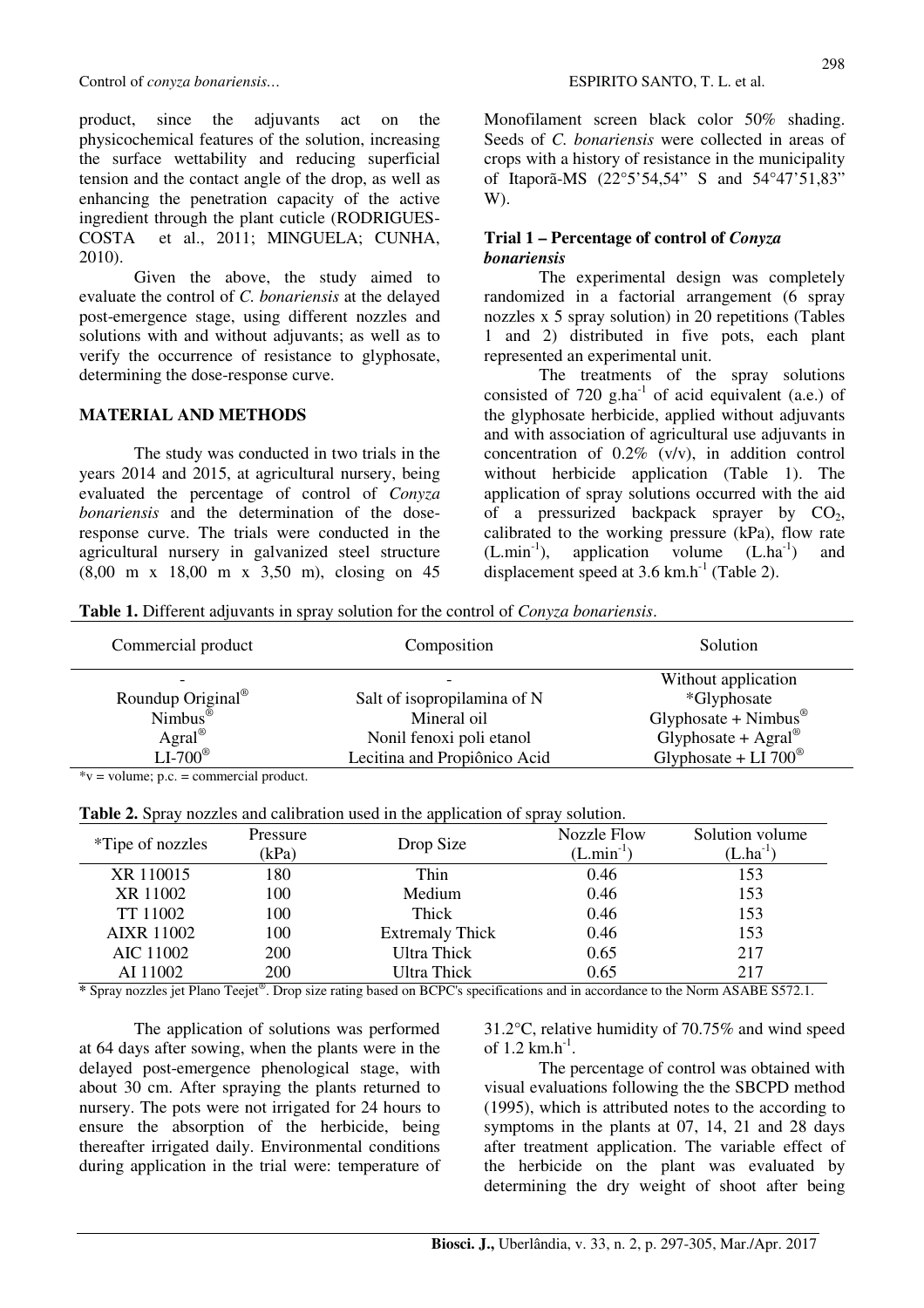dried in forced air ventilation oven at  $65 \pm 2$  °C during 72 hours.

## **Trial 2 - Determination of dose-response curve**

For analyzing the levels of tolerance/resistance of the weeds biotypes to glyphosate, the population's dose-response curve was developed, following the method described by Lacerda & Victoria Filho (2004). The experimental design used was completely randomized, with 6 doses in increasing scales of 0, 45, 90, 360, 720 and 2880 g.ha<sup>-1</sup> of acid equivalent (a.e) of glyphosate herbicide evaluated with a backpack sprayer pressurized by  $CO<sub>2</sub>$ , equipped with nozzle XR 11002, calibrated at pressure 100 kPa, flow rate 0.46 L.min<sup>-1</sup> and solution volume  $153$  L.ha<sup>-1</sup>The treatments were represented by groups of five pots, each pot contained four plants totaling 20 repetitions per treatment, each plant was considered an experimental unit.

The application of solutions occurred when the plants were in post-initial phenological stage with six defined leaves. The data on environmental conditions for implementation of the trial of determination of dose-response curve were monitored by the weather station installed in the unit, being measured at the application time temperature of 23.9 ºC, relative humidity of 91.2 % and wind speed of 2.4 km/h.

After application, the pots remained inside the environment without irrigation during 24 hours to ensure herbicide absorption, and thereafter were irrigated daily. The percentage of control was obtained with visual evaluations following SBCPD method (1995), which was attributed notes according to the symptoms in plants at 07, 14 and 21 days after treatment application. At 21 days, we performed the determination of green biomass with the help of a balance with precision of 0.0001g. Then, they were placed in a paper bag and taken to forced air ventilation oven at  $65 \pm 2$  °C during 72 hours, obtaining dry biomass.

The average data obtained from control assessments were submitted to analysis of variance by F test and Tukey test at 5% probability of error, by the software program Statistical Analysis System (SAS – versão 9.02). For determining the doseresponse curve was used the mathematical loglogistic model proposed by SEEFELDT (1995):

 $Y = C + (D-C) / (1 + Exp{b[log(X))}$  $log(RC_{50})$ ]})

Wherein:  $Y$  – plant responde;  $X$  – herbicide dose; D - upper limit curve; C – lower limit curve;  $b$  - curve declivity;  $RC_{50}$  - dose required to reduce 50% of the weed growth compared to the control.

## **RESULTS AND DISCUSSION**

Significant differences were observed at 1% of error probability when using different spray nozzles for the control of *C. bonariensis*. The evaluation of the spray solutions containing glyphosate herbicide associated or not with adjuvants showed significant results when compared with the control, however, statistically speaking, there were no significant differences amongst the products (Table 3).

| nozzics and products used. |                   |                   |                   |                   |
|----------------------------|-------------------|-------------------|-------------------|-------------------|
| <b>Spray Nozzles</b>       | D7                | <b>D14</b>        | <b>D21</b>        | <b>D28</b>        |
| AI 11002                   | 15.65c            | 34.45c            | 42.41c            | 48.16d            |
| AIC 11002                  | 17.24 bc          | 36.25 bc          | 44.76 c           | 51.94 cd          |
| <b>AIXR 11002</b>          | 20.28a            | $40.56$ bc        | 50.69 bc          | 58.15 bcd         |
| TT 11002                   | 19.01 ab          | 44.88 ab          | 54.74 ab          | 63.16 ab          |
| XR 110015                  | 12.03 d           | 35.08c            | 50.40 bc          | 58.85 bc          |
| XR 11002                   | 20.00a            | 50.33a            | 61.00a            | 70.71 a           |
| <b>Spray solution</b>      | D7                | <b>D14</b>        | D <sub>21</sub>   | <b>D28</b>        |
| Withou application         | 0.00 <sub>b</sub> | 0.00 <sub>b</sub> | 0.00 <sub>b</sub> | 0.00 <sub>b</sub> |
| $Glyphosate + Agral$       | 16.81a            | 37.88 a           | 48.57 a           | 56.44 a           |
| Glyphosate + $LI$ 700      | 17.94 a           | 44.48 a           | 51.94 a           | 60.58a            |
| $Glyphosate + Nimbus$      | 17.72 a           | 40.29a            | 51.76 a           | 58.22 a           |
| Glyphosate                 | 17.00a            | 38.41 a           | 50.42 a           | 58.77 a           |

**Table 3.** Percentage of control of *C. bonariensis* at 7, 14, 21 and 28 days after application according to the nozzles and products used.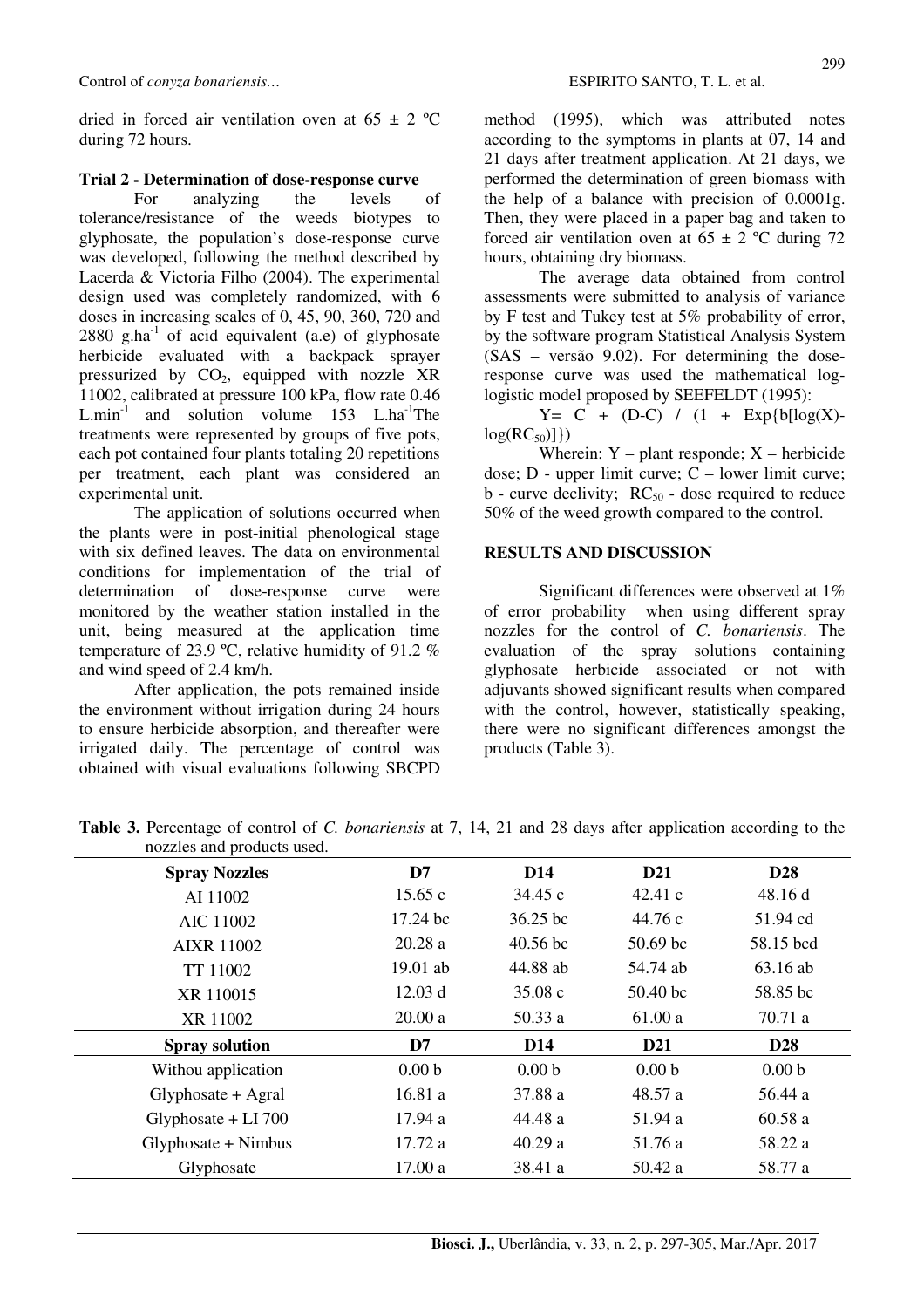|                    | <b>F</b> calculated |             |             |             |
|--------------------|---------------------|-------------|-------------|-------------|
| <b>Nozzles</b>     | $76.62**$           | $149.47**$  | $35.01**$   | $36.55**$   |
| Solution           | $314.36**$          | 532.14**    | $203.35**$  | $205.77**$  |
| Nozzles x Solution | 1.08 <sup>NS</sup>  | $0.09^{NS}$ | $4.23^{NS}$ | $2.75^{NS}$ |
| Mean               | 16.67               | 38.65       | 48.64       | 56.16       |
| CV(%)              | 25.42               | 41.7        | 34.8        | 31.94       |

 $D$  7 = 7 days D 14 = 14 days; D 21= 21 days; D 28= 28 days. Means followed by the same letters in the same column do not differ by Tukey test at 5% probability.  $^{NS}$  = not significant; \*\* = significant at 0.01; CV = coefficient of variation.



**Figure 1.** Symptoms of the treatments: (A) nozzle AIXR 11002, Glyphosate + LI 700; (B) nozzzle XR 110015, Glyphosate; (C) nozzle AIXR 11002, Glyphosate + Agral® in plants of *C. bonariensis*.

By assessing the spray nozzles (Table 3), we found that the nozzles AIXR 11002, TT 11002 and XR 11002 showed the best control results from the evaluation at 7 days after application (DAA). At 28 DAA, the nozzle XR 11002 stood out, having the highest average control, statistically higher than those obtained by the models XR 110015, AI 11002, AIC 11002 and AIXR 11002, not differing significantly from the model TT 11002. Possibly this result is related to the glyphosate concentration difference shown in the solution volume applied with induction and without induction nozzles (Table 2), where models AIC 11002 and AI 11002 require solution volume higher than the models XR 110015, XR 11002, TT 11002 and AIXR 11002 to meet the glyphosate application recommendations. Another factor is the difference in uniformity of the drop spectrum presented by the spray nozzle models, where XR 11015, XR 11002 and TT 11002 form more uniform drops which are classified according to their manufacturers as thin, medium and thick (Table 2). The fact that these drops have a higher glyphosate active ingredient concentration and better uniformity of spray solution deposition resulted in plants with higher control average since there was a greater absorption of the active ingredient by the plant.

Costa et al. (2008), achieved good results of control when studying the effect of spray nozzles in desiccation of *Brachiaria brizantha* cv. Marandu, using the models AI 11002 and XR 11002. The authors highlight the good uniformity of the spray solution deposition promoted by the model XR 11002, a result of its increased production of medium and thin drops. On the other hand, the AI 11002 model showed the smallest drop deposition on target, but due to its runoff and increased interception of the drops by the leaves and stems, this model had the highest average of distribution uniformity. Souza et al. (2007) mentions in their study that irregularities in deposits caused by nozzles of thick and extremely thick drops may require a higher applied dose in order to ensure satisfactory levels of control, especially if the herbicide used is of contact.

The use or not of adjuvants in solution (Table 3) did not differ statistically from the solution containing only the herbicide. Possibly this was due to the tolerance/resistance to glyphosate that the biotype tested presents (Figure 2). Symptoms of chlorosis in meristematic regions followed by foliar necrosis observed in Figure 1 reflect the performance of the herbicide active ingredient on meristematic regions and on young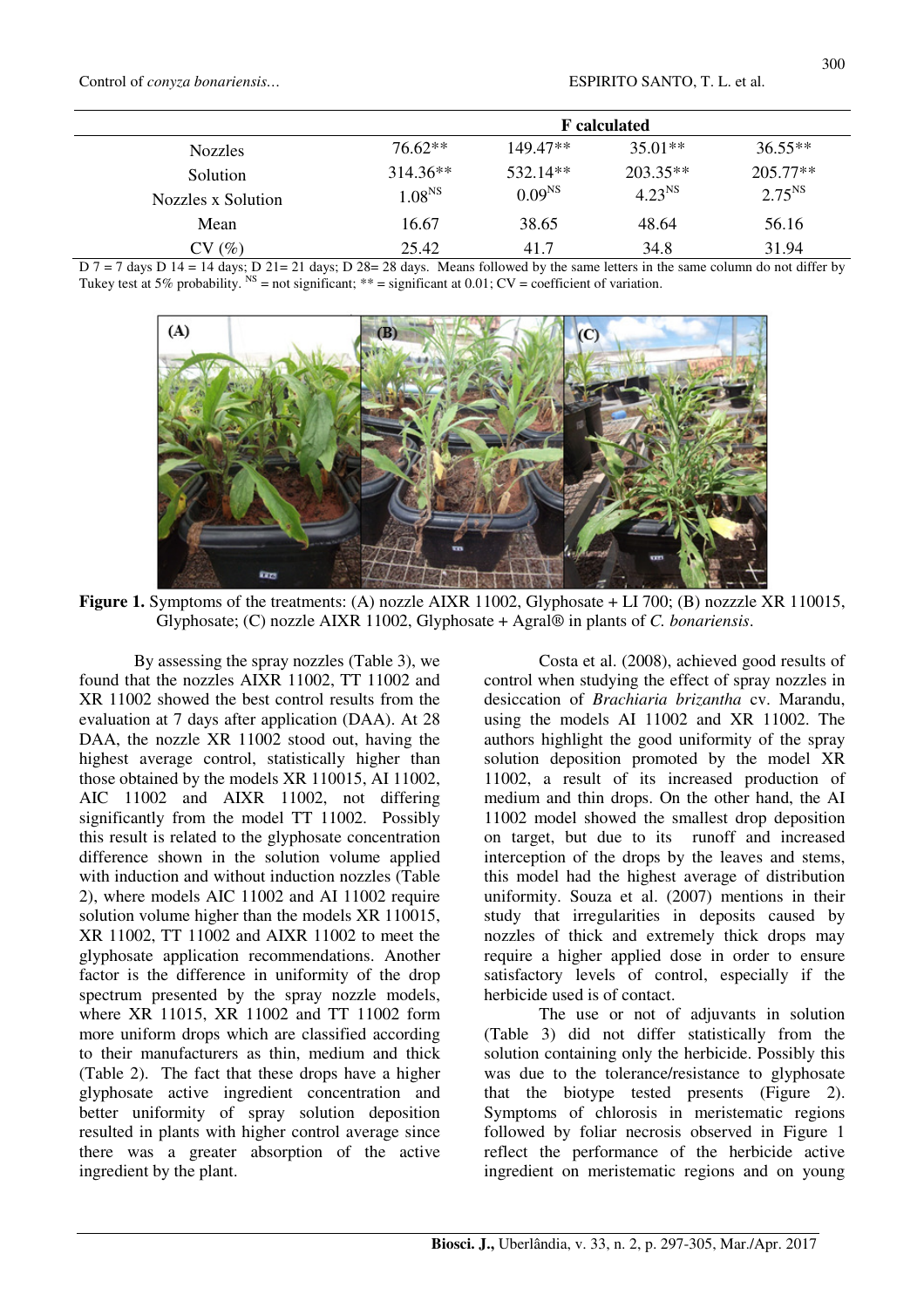#### Control of *conyza bonariensis…* ESPIRITO SANTO, T. L. et al.

leaves of the plant. This fact is similar to the description of the glyphosate action mode carried out by Cardinali (2009), in which it acts by blocking the shikimic acid cycle due to the competition of its molecule for the same site of action, inhibiting the action of 5-enolpyruvyl-shikimate-3-phosphate synthase (EPSPs). Thus, plants which are

susceptible to the glyphosate action mechanism die because of the lack of aromatic amino acids phenylalanine, tryptophan and tyrosine, generating shikimic acid accumulation as a consequence. On the other hand, there is no shikimic acid accumulation in plants which are resistant.



**Figure 2.** Symptoms (A); (B); (C) of the treatment with 2,880 g.ha<sup>-1</sup> a.e. of glyphosate in determining the doseresponse curve of *C. bonariensis*.

The spray nozzles proved to be efficient to reduce the green and dry biomass of *C. bonariensis* (Table 4). There were no statistical differences with or without the addition of adjuvants to solution, the same result occurred with the interaction between spray nozzles and the products used in the composition of the solution. Biomass reduction effect was expressed by means of lower values, it is then understood that the growth and development of the weed were harmed by the herbicide's active ingredient action in its metabolism.

**Table 4.** Green mass (GM) and dry mass (DS) according to nozzles used in the control of *Conyza bonariensis* with glyphosate.

|                               | $DM$ (g plant <sup>-1</sup> )                                                        |
|-------------------------------|--------------------------------------------------------------------------------------|
|                               | 0.5466c                                                                              |
|                               | 0.5800c                                                                              |
|                               | 0.6224c                                                                              |
| 2.8023 bcd                    | 0.7178 bc                                                                            |
| 3.8000 abc                    | $0.8621$ bc                                                                          |
| 5.3166 a                      | 1.2778 a                                                                             |
| 4.6230 ab                     | 1.0445 ab                                                                            |
| $GM$ (g plant <sup>-1</sup> ) | $DM$ (g plant <sup>-1</sup> )                                                        |
|                               | $0.7244^{NS}$                                                                        |
| 2.8561                        | 0.7029                                                                               |
| 3.0477                        | 0.7740                                                                               |
| 3.4548                        | 0.8694                                                                               |
| 4.6230                        | 1.0445                                                                               |
| <b>F</b> calculated           |                                                                                      |
| $10.83**$                     | $10.62**$                                                                            |
| 1.85 <sup>NS</sup>            | $1.74^{NS}$                                                                          |
| $0.57^{NS}$                   | $0.59^{NS}$                                                                          |
| 3.08                          | 0.78                                                                                 |
| 110.54                        | 90.43<br>NC                                                                          |
|                               | $GM$ (g plant <sup>-1</sup> )<br>1.8593 d<br>1.9359 cd<br>2.4108 cd<br>$2.7218^{NS}$ |

Means followed by the same letters in the same column do not differ by Tukey test at 5% probability.  $^{NS}$  = not significant; \*\*= significant at  $0.01$ ;  $CV = coefficient$  of variation.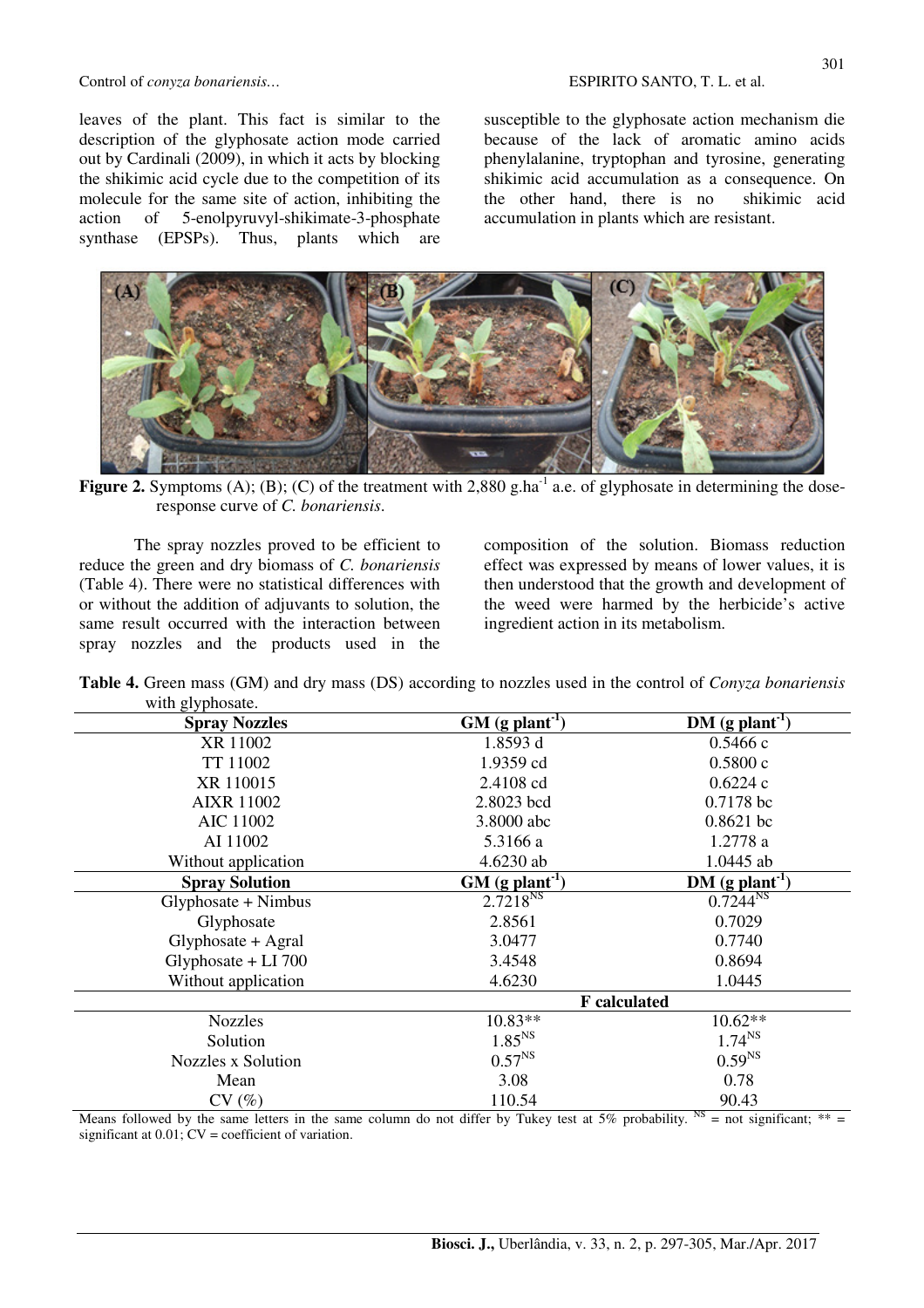When evaluating the nozzles used, the model 11002 XR once again excelled in reducing green mass, its mean being statistically higher when compared to those obtained with the use of the nozzles AI 11002, AIC 11002 and Control. When assessing the dry mass, the nozzles with air induction AI 11002, AIC 11002 and AIXR 11002 did not differ statically from Control. The higher reductions of dry mass were obtained by XR 110015, TT 11002 and XR 11002 when compared to Control, but they were not statistically different from each other. The means obtained with the use of the nozzle AI 11002 were higher than those of Control due to the presence of biotypes resistant to glyphosate in the treatment with solutions, as biotypes were not controlled, they developed and elevated the means of the green and dry biomass (Table 4). According to Bauer et al. (2006), the nozzle type used affects the deposition of the drops on the plants. This fact is dependent on a good coverage uniformity and drop size provided by the spray nozzles. Thus, it is possible to observe in the results that nozzles forming thin to thick drops (Table 2) led to higher green and dry mass reductions. Thus, we observed that the choice of the spray nozzle for controlling *C. bonariensis* achieved significant results, but the success in the control is not only due to the usage of the application technology, but also due to using different management actions in areas where the problem is, such as the use of herbicides with different action mechanisms, sequential application and crop rotation.

For the parameters obtained by the equation of the dose-response curve (Table 5 and Figure 2), the results of the analyzes of variance showed that there was a significant  $(p>0.01)$ , by the mathematical model chosen for the glyphosate doses used to check the control and growth percentage, through reducing the green and dry mass. Analyzing the parameters of the evaluations carried out at 7, 14 and 21 days, we notice that the dose required to reduce 50% of the weed growth in relation to Control (RC 50) and the curve declivity (b) were the same. This allows us to infer that after the glyphosate active ingredient absorption by the plant, its operations in the plant metabolism may be observed at 07 days after its application (DAA), and in the subsequent evaluations at 14 and 21 DAA the symptoms become more visible. This fact can be understood by the coefficient of variation (CV) obtained in the evaluations, in which, as the assessment intervals became more distant from the application date, the accuracy of visual assessment through the scale increased. Thus, in order to determine the dose-response curve, it is suggested that the assessment be carried out at 28 DAA, as it has proved to be more adequate for verifying the findings researched in this study.

| mass.             |           |          |           |                   |           |
|-------------------|-----------|----------|-----------|-------------------|-----------|
| <b>Parameters</b> | 07 days   | 14 days  | 21 days   | <b>Green mass</b> | Dry mass  |
| D                 | 10.14     | 32.75    | 39.43     | 1.66              | 0.33      |
| $\mathcal{C}$     | 42.60     | 64.00    | 71.75     | 0.61              | 0.14      |
| Upper limit       | 6.62      | 28.08    | 34.61     | 1.41              | 0.28      |
| Lower limit       | 50.46     | 74.45    | 82.54     | 1.21              | 0.25      |
| <b>RC 50</b>      | 2,190.00  | 2,190.00 | 2,190.00  | 2,190.00          | 2,190.00  |
| $\mathbf b$       | 1,200.00  | 1,200.00 | 1,200.00  | 1,200.00          | 1,200.00  |
| $R^2$             | 0.40      | 0.56     | 0.66      | 0.37              | 0.36      |
| F calculated      | $15.43**$ | 28.66**  | $44.60**$ | $13.19**$         | $12.57**$ |
| CV(%)             | 108.86    | 47.03    | 35.94     | 75.62             | 64.41     |

**Table 5.** Analyzes of variance of the regression model and parameters obtained from the dose-response curve equation according to the percentage of *Conyza bonariensis* at 7, 14 and 21 days and green and dry

 $N<sup>NS</sup>$  = not significant; \*\* = significant at 0.01; CV = coefficient of variation.

When evaluating *C. bonariensis* regarding its sensitivity to the glyphosate active ingredient (Table 5), using the RC50 parameter found by the dose response curve equation at 21 days as reference, the obtained value was  $2,190$  g.ha<sup>-1</sup> a.e. of herbicide to provide 50% of population control. RC50 parameters for the variables of green and dry mass were identical to the ones of control percentage; however, the R2 model adjust values were low. This result occurred because of the absence of vegetal material from plants susceptible to herbicide, which decomposes rapidly with the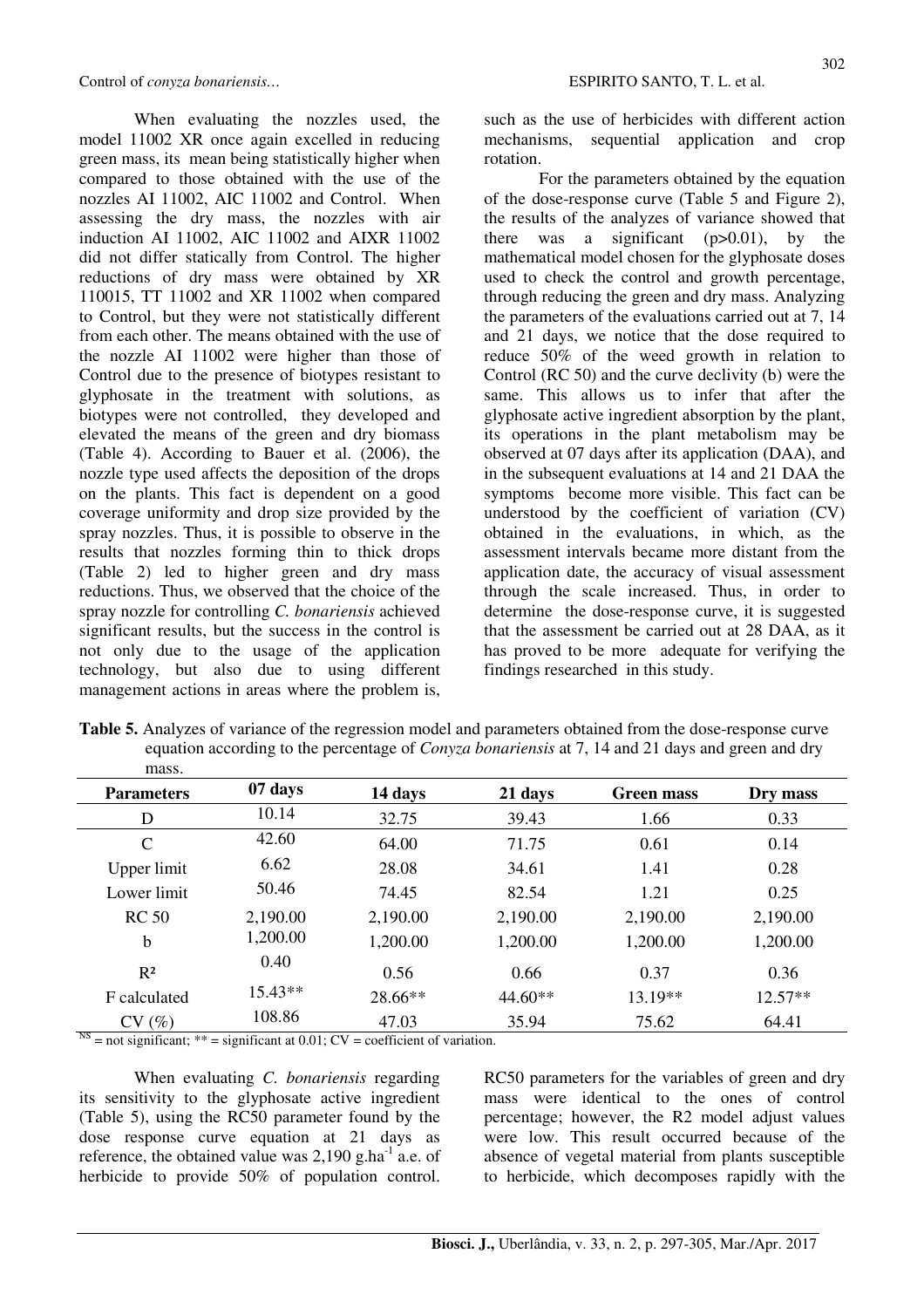influence of the region's climatic conditions where the study was carried out. The value obtained in this study was higher than the one found by Lacerda & Victoria Filho (2004), who found that the highest RC50 was obtained by *Commelina benghalensis*  $(1,440 \text{ g.ha}^{-1} \text{ a.i.})$  when evaluating the dose-response curve to glyphosate in different weed species. This difference shows that the amount of the dose to obtain RC50 for *C. bonariensis* is 1.52 times greater than the one used by the authors, which allows us to infer that plants of *C. bonariensis* from the farming region of Itaporã-MS show tolerance to the glyphosate active ingredient.

WSSA (1998) apud Domingos (2014) defines the resistance of plants to herbicides as "the inherited ability of a plant to survive and reproduce after exposure to a dose of herbicide which is normally lethal to the wild variant". On the other hand, the herbicide tolerance is defined as "the ability inherited from one species to survive and reproduce after herbicide application. This implies that there was no genetic selection or manipulation to cause the plant to become tolerant to herbicides; it is naturally tolerant". This fact corroborates the results obtained in this study, since the glyphosate acted on the metabolism and the physiology of the plant, the symptoms were obeserved in meristematic regions and young leaves (Figure 2).

Dose-response curves of *C. bonariensis* with the application of glyphosate doses at 07, 14 and 21 DAA were similar in all control percentage assessments because RC50 and b values obtained from the regression parameters were the same (Figure 3). The population evaluated had biotypes which were susceptible, tolerant and resistant. Susceptible biotypes were fully controlled. On tolerant biotypes the apical tissues were affected, which stimulated the sprouting in lateral buds, increasing the dispersion of seeds generated from the new stems. On the other hand, the resistant biotypes have not suffered damage to growth and development, maintaining the main stem. The percentage of control was proportional to dose, being more expressive at 21 DAA, at dose of 2,880  $g$ .ha $^{-1}$  a.e. However, due to the tolerance/resistance of the weeds to glyphosate, the percentage of control did not exceed 61% of the population.



**Figure 3.** Dose-response curves for *Conyza bonariensis* treated with glyphosate.

## **CONCLUSIONS**

The nozzles XR 11002 and TT 11002 showed the best results per control percentage of *Conyza bonariensis*.

The use or not of adjuvants in solution containing glyphosate did not show significant results that justify its use in controlling the population assessed, because the plants of *Conyza bonariensis* showed tolerance / resistance to glyphosate, regardless of the spray nozzle model and the association or not of adjuvants to the solution.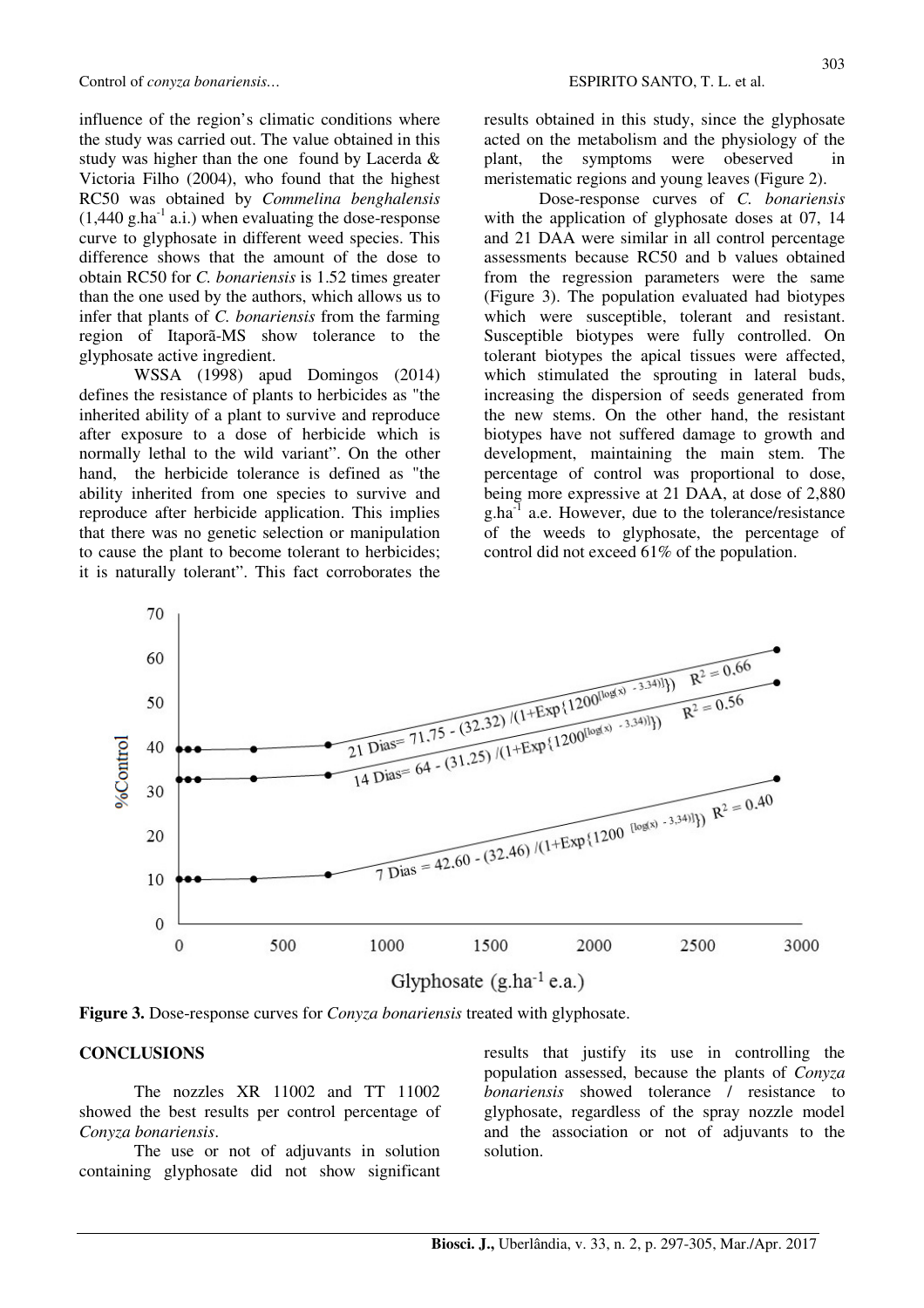## **ACKNOWLEDGEMENTS**

The authors thank the CAPES (Coordenação de Aperfeiçoamento de Pessoal de Nível Superior) for granting Master's scholarship, FUNDECT (Fundação de Apoio ao 304

Desenvolvimento do Ensino, Ciência e Tecnologia do Estado de Mato Grosso do Sul) process nº 23/200.727/2012 and Teejet® (Technologies South América Produtos Agrícola) for support provided to research.

**RESUMO:** O estudo teve como objetivo avaliar o controle de *Conyza bonariensis* no estádio pós-emergência tardia, empregando diferentes pontas e caldas com e sem adjuvantes; e verificar a ocorrência de resistência ao glyphosate, determinando a curva dose resposta. O delineamento experimental utilizado foi o inteiramente casualizado em esquema fatorial (6 pontas de pulverização x 5 caldas de pulverização) em vinte repetições. Os tratamentos foram representados pelas pontas de pulverização: XR 110015, XR 11002, TT 11002, AIXR 11002, AIC 11002 e AI 11002. As caldas testadas foram: glyphosate; glyphosate + Nimbus®; glyphosate + Agral®; glyphosate + LI-700® e sem aplicação do herbicida. O uso ou não de adjuvantes na calda não diferiram estatisticamente da calda contendo somente o herbicida. As pontas AIXR 11002, TT 11002 e XR 11002 apresentaram melhores resultados de controle da buva a partir de 07 dias após a aplicação (DAP) e aos 28 DAP e tais pontas mantiveram as melhores médias de porcentagem de controle nas demais avaliações. As maiores reduções de massa seca de buva foram obtidas pelas pontas XR 110015, TT 11002 e XR 11002 quando comparada com a testemunha. A população avaliada apresenta biótipos que resistem a doses de 2.880 g.ha<sup>-1</sup> de e.a. do glyphosate. Conclui-se que os biótipos avaliados apresentam tolerância ao glyphosate, independente de sua associação ou não com os adjuvantes.

**PALAVRAS-CHAVE**: Buva. Aditivos. Resistência. Surfactante. Tecnologia de Aplicação.

#### **REFERENCES**

ADEGAS, F. S.; GAZZIERO, D. L. P.; VOLL, E.; OSIPE, R. Diagnóstico da existência de *Digitaria insularis* resistente ao herbicida glyphosate no sul do Brasil. In: CONGRESSO BRASILEIRO DA CIÊNCIA DAS PLANTAS DANINHAS, 27, 2010, Ribeirão Preto. **Anais...** Ribeirão Preto: Sociedade Brasileira da Ciência das Plantas Daninhas - SBCPD, 2010.

BAUER, F. C.; RAETANO, C. G.; PEREIRA, F. A. R. Padrões de distribuição volumétrica de pontas de pulverização de jato plano 11002, com e sem indução de ar, sob diferentes espaçamentos e Alturas. **Engenharia Agrícola**, Jaboticabal, v. 26, n. 2, p. 546-551, 2006.

CARDINALI, V. C. B. **Caracterização fisiológica, enzimática e molecular dos mecanismos de resistência da planta daninha** *Conyza bonariensis* **ao herbicida glyphosate e alternativas de controle**. 2009. 92p. Dissertação (Mestrado em Ciências) - Escola Superior de Agricultura Luíz de Queiroz, Piracicaba, 2009.

CORREIA, N. M.; LEITE, G. J.; GARCIA, L. D. Resposta de diferentes populações de *Digitaria insularis* ao herbicida glyphosate. **Planta Daninha**, Viçosa, v. 28, n. 4, p. 769-776, 2010.

COSTA, N. V.; RODRIGUES, A. C. P.; MARTINS, D.; CARDOSO, L. A.; SILVA, J. I. C. Efeito de pontas de pulverização na deposição e na dessecação em plantas de *Brachiaria brizantha*. **Planta Daninha**, Viçosa, v. 26, n. 4, p. 923-933, 2008.

DOMINGOS, D. M. C. **Contribuição para o estudo dos mecanismos de resistência ao glifosato em** *Conyza canadenses*. 2014. 90p. Dissertação (Mestrado em Agronomia) Universidade de Lisboa, Lisboa, 2014.

GILO, E. G.; MENDONÇA, C. G.; SANTO, T. L. E.; TEODORO, P. E. Alternatives for chemical management of sourgrass. **Bioscience Journal,** Uberlândia, v. 32, n.4, p. 881-889, 2016. http://dx.doi.org/10.14393/BJ-v32n4a2016-32786